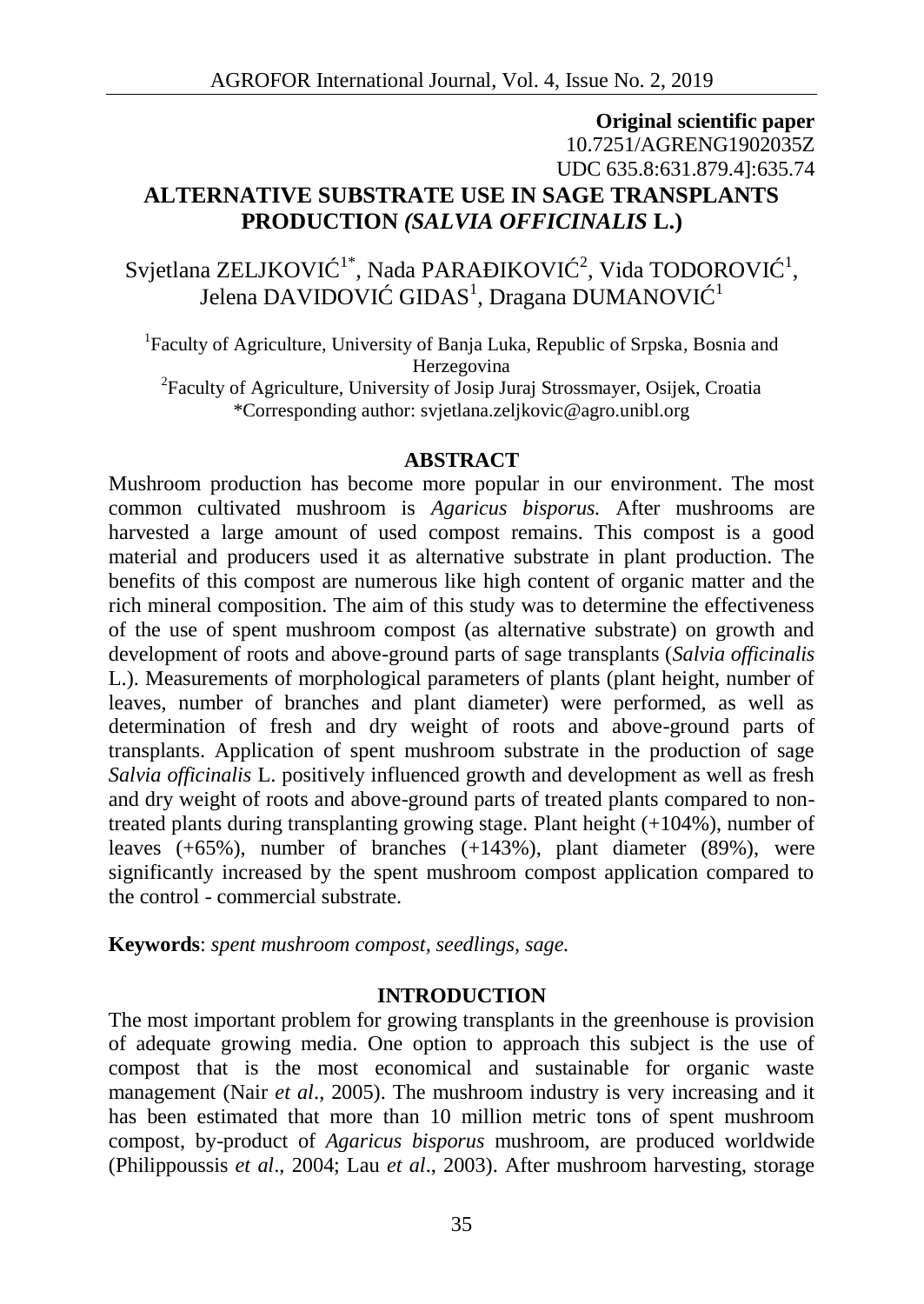or transportation of this spent material lead to environmental contamination and costs for mushroom growers. One solution for reducing spent mushroom compost is to utilize it for plant growing media in agriculture. The spent mushroom compost is more consistent and hygienic than other composted materials, but fresh spent mushroom compost has a high proportion of potassium  $(K)$ , phosphorus  $(P)$ , sodium (Na), and calcium (Ca) salts. High salinity is toxic to plants and has limited its wide application in agriculture. Spent mushroom substrates are often spread onto land and allowed to weather for several years. This allows salts and nitrates (NO3) to seep out of spent materials (Gonani *et al*., 2011). However, weathering is not enough to reduce salinity to a satisfactory level. Leaching is one of the possible options to more strongly reduce the salinity of spent mushroom compost (Riahi and Arab, 2004; Riahi and Azizi, 2006). Leached spent mushroom compost has less salinity, but nitrogen (N) and carbon (C) and most essential elements as well as microbial characteristics do not change significantly compared to non-leached spent mushroom compost (Riahi *et al.,* 1998). Spent mushroom compost is rich in organic matter and constitutes an important source of macro- and micronutrients for plants and microorganisms thereby increase the soil micro flora, soil biological activity and enhance soil enzyme activity (Debosz *et al.,* 2002; Crecchio *et al.,* 2001). It contains calcium carbonate (CaCO<sub>3</sub>), which provides short term buffering of the acidic waters and elevates soil pH (Rupert, 1994). Combusted farm manure is the most commonly used fertilizer in order to enrich soil and better yield. Well combusted farm manure usually yield better crop production. However, high quality farm fertilizers increase the cost. This facts forces the farmers to emphasize alternative methods for development of an efficient and quality soil improvement approach (Özgüven, 1998). This experiment was conducted to determine the effects of spent mushroom compost on growth and development of sage transplants (*Salvia officinalis* L.). The effects of spent mushroom compost on plant hight, number of leaves, number of branches and plant diameter, as well as fresh and dry weight of roots and above-ground parts of transplants were studied.

#### **MATERIAL AND METHODS**

This study was conducted in a greenhouse at Faculty of Agriculture, University of Banja Luka, Republic of Srpska/BiH. In the experiment were used already rooted sage cuttings which are growing on family farm Šušak in Prnjavor (photo 1.). For rooting cuttings were used a commercial substrate suitable for sowing seeds and cuttings Fruhstorfer Erde type: *Aussaat und Stecklingserde* from Hawita EU manufacturer. The substrate contains perlite for better aeration and friability. Other substrate characteristics are: pH 5.9; N mg/l=80;  $P_2O_5$  mg/l=60;  $K_2O$  mg/l=90; EC 50 ms l; retention capacity 700 ml/l. Sage plantlings were transplanted into 9 cm diameter plastic pots. Experiment was set up as a split-plot design with four replications and two treatments - a commercial substrate (A1) and a mixture of commercial substrate and spent mushroom compost (button mushroom) at a ratio of 70:30 (A2). The trial consisted of a total of 80 plants, which are divided into two groups with 40 plants in each group and 10 plants per replication (photo 2.).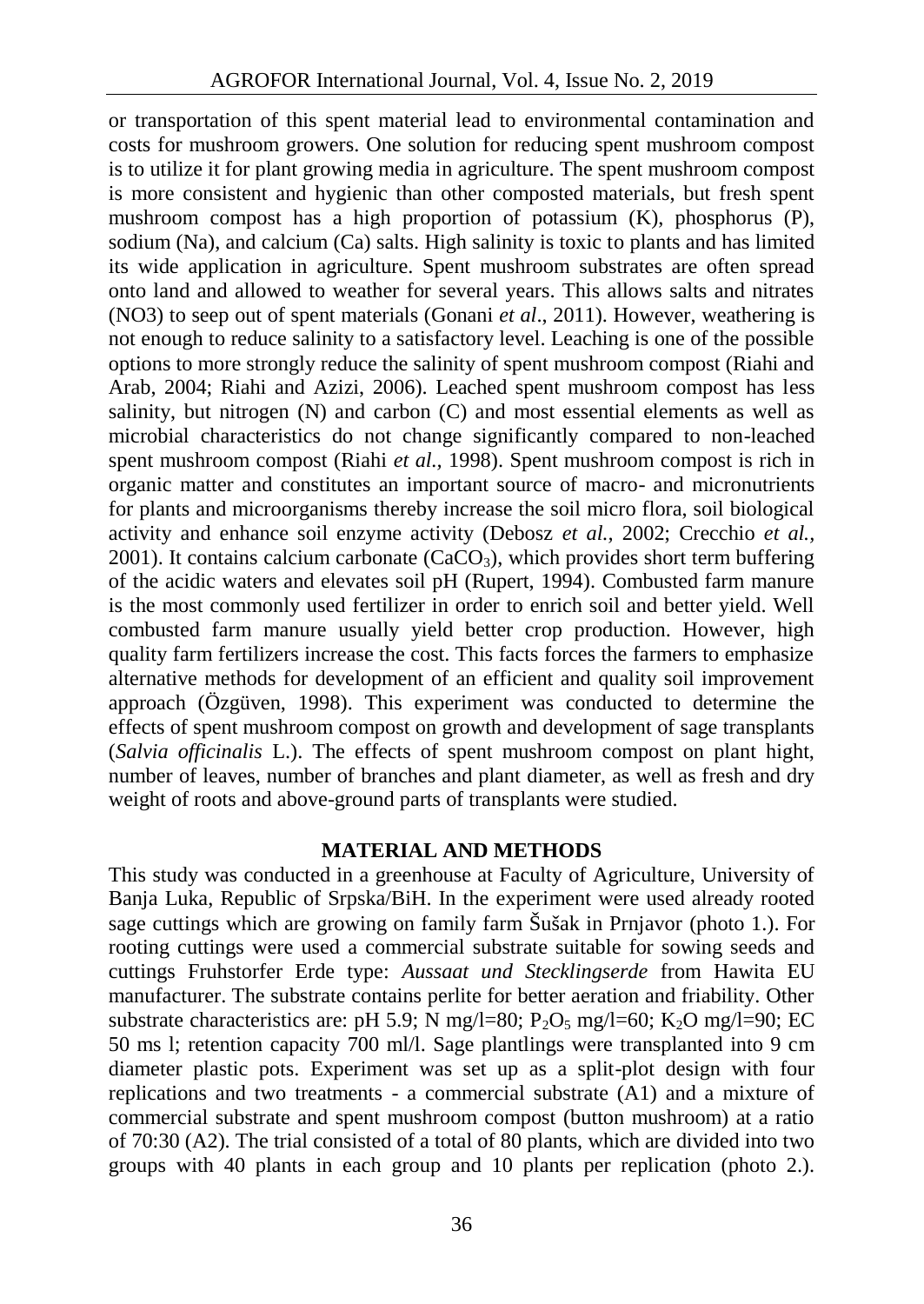Commercial substrate: Klasmann-Deilmann substrate *- Potground H*, pH 6.0, very fine structure, with a mixture of white and black sphagnum peat was used as a control for sage transplants. Spent mushroom compost was previously mixed with garden soil and composted for six months and was used as a treatment . Pots were placed in greenhouse condition and slow-acting fertilizer was used only in control plants. Control plants had a slight increased and 0,3% concentration of *Yara* red cristalone 12+12+36+micro was applied. Growth promotion was recorded in every 7 days intervals during the experiment. The following morphological parameters were recorded: plant height (cm), number of leaves, number of branches, plant diameter (cm). At the end of experiment, the root was cleaned from the substrate, washed with water, and after that was measured fresh weight of above ground part and root. The plant material was placed in chamber dryer. After drying to a constant mass weighting of the dry root and above ground part was perfomed. The obtained data were statistically analyzed and the differences between specific substrate were calculated using analysis of variance with computer program VVSTAT (Vukadinovi, 1994).



Photo 1. Rooted sage cuttings Photo 2. Experiment after one month

## **RESULT AND DISCUSSION**

Effects of spent mushroom compost on plant height (cm), number of leaves, plant diameter (cm) and number of branches are shown in Table 1. As seen in the table the effects of spent mushroom compost were statistically highly significant during transplants growth on all investigated morphological parameters. Results showed the amendment commercial substrate with 30% spent mushroom compost increased plant height highly significant  $(p=0.01)$ . The largest height was observed in A2 - tretament with spent mushroom compost (11.8 cm), and the lowest in A1 control (5.8 cm). Number of leaves were more in A2 (25.5) and less in A1 (15.5). It is the same with plant diameter - the largest in A2 with 10.6 cm, and the lowest in A1 with 5.6 cm; and with number of branches - more in A2 (4.4) and less in A1  $(1.5).$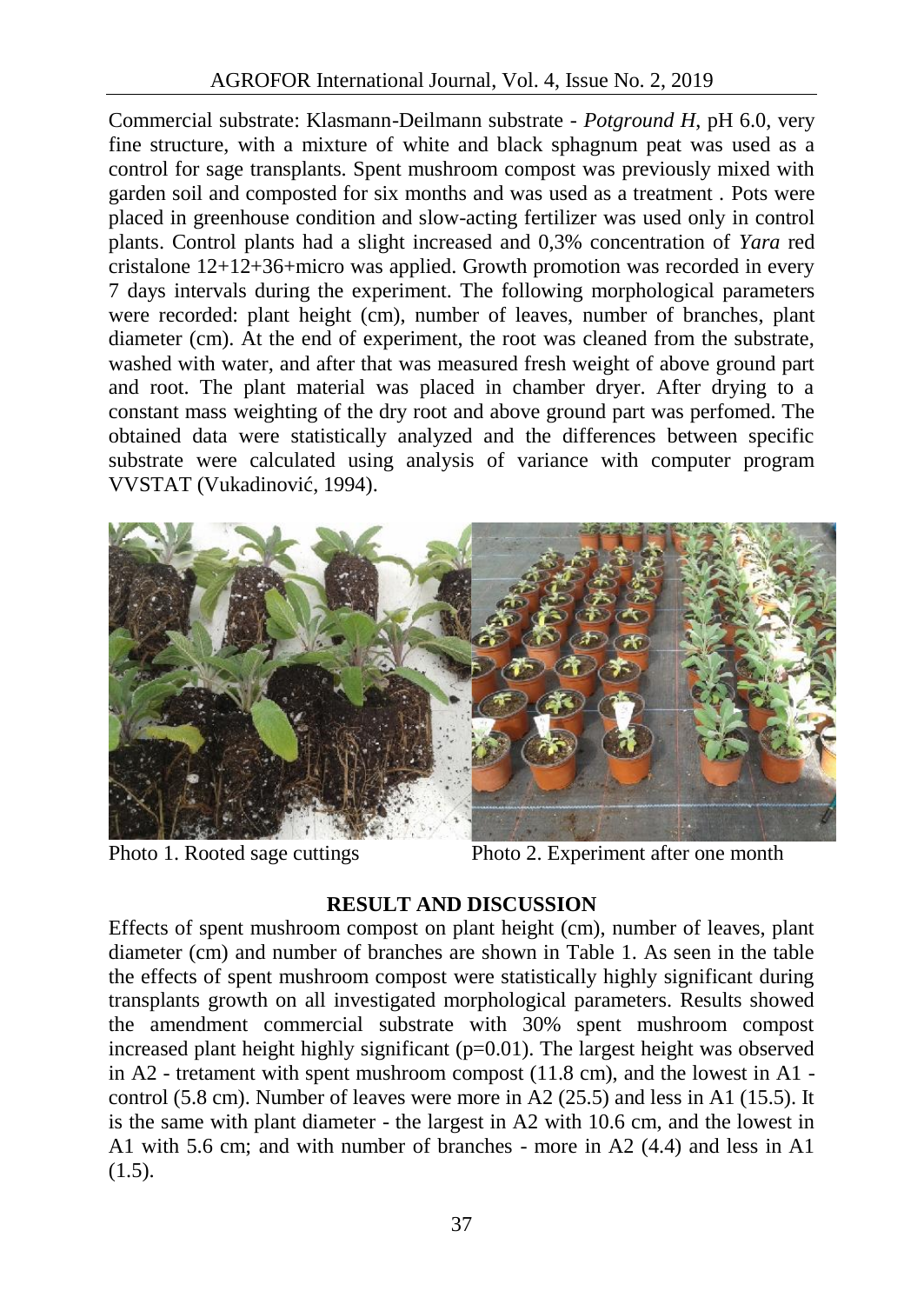|                                   | Potground H; A2- treatment - spent mushroom compost+Potground H) |               |                        |                 |  |
|-----------------------------------|------------------------------------------------------------------|---------------|------------------------|-----------------|--|
| Treatment (A)                     | Plant height<br>(cm)                                             | No. of leaves | Plant diameter<br>(cm) | No. of branches |  |
| Control (A1)                      | 5.8                                                              | 15.5          | 5.6                    | 1.5             |  |
| Treatment (A2)<br>SMC+Potground H | 11.8                                                             | 25.5          | 10.6                   | 4.4             |  |
| Average                           | 8.8                                                              | 20.5          | 8.1                    | 3.0             |  |
| Analysis of variance $-F$         | 427.94**                                                         | $15.61**$     | $263.43**$             | 255.68**        |  |
| <b>LSD</b>                        | Plant height<br>(cm)                                             | No.of leaves  | Plant diameter<br>(cm) | No. of branches |  |
| 0.05                              | 0.71                                                             | 6.22          | 0.75                   | 0.45            |  |
| 0.01                              | 1.08                                                             | 9.43          | 1.13                   | 0.69            |  |

Table 1. Effects of spent mushroom compost (SMC) on morphological parameters of sage transplants - *Salvia officinalis* L. (A1- control - commercial substrate -

After analyzing the morphological parameters of growth and development of sage transplants (*Salvia officinalis* L.) measurement of fresh and dry weight of plants were carried out and the obtained results are shown in Table 2.

Table 2. Effects of spent mushroom compost (SMC) on fresh weight (FW) and dry weight (DW) of root and above ground part of sage transplants - *Salvia officinalis* L. (A1- control - commercial substrate - Potground H; A2- treatment - spent mushroom compost+Potground H)

| Treatment (A)                     | Above-ground<br>part $FW(g)$ | Above-ground<br>part DW $(g)$ | Root FW<br>(g) | Root DW<br>(g) |
|-----------------------------------|------------------------------|-------------------------------|----------------|----------------|
| Control $(A1)$                    | 1.7                          | 0.2                           | 0.7            | 0.1            |
| Treatment (A2)<br>SMC+Potground H | 6.9                          | 1.3                           | 3.0            | 0.5            |
| Average                           | 4.3                          | 0.8                           | 1.8            | 0.3            |
| Analysis of variance - F          | $480.81**$                   | $391.42**$                    | $52.56**$      | 266.37**       |
| <b>LSD</b>                        | Above-ground<br>part $FW(g)$ | Above-ground<br>part DW $(g)$ | Root FW<br>(g) | Root DW<br>(g) |
| 0,05                              | 0.59                         | 0.13                          | 0.79           | 0.06           |
| 0,01                              | 0.89                         | 0.20                          | 1.19           | 0.09           |

In the table 2. it is visible that additional of 30% of spent mushroom compost increased fresh and dry weight of root and above-ground part of sage transplants and it is also statisticaly highly significant  $(p=0.01)$ . The largest fresh aboveground part and root weight were recorded in A2 - treatment with spent mushroom compost (6.9 g and 3.0 g), and the lowest in A1 - control (1.7 g and 0.7 g). As well,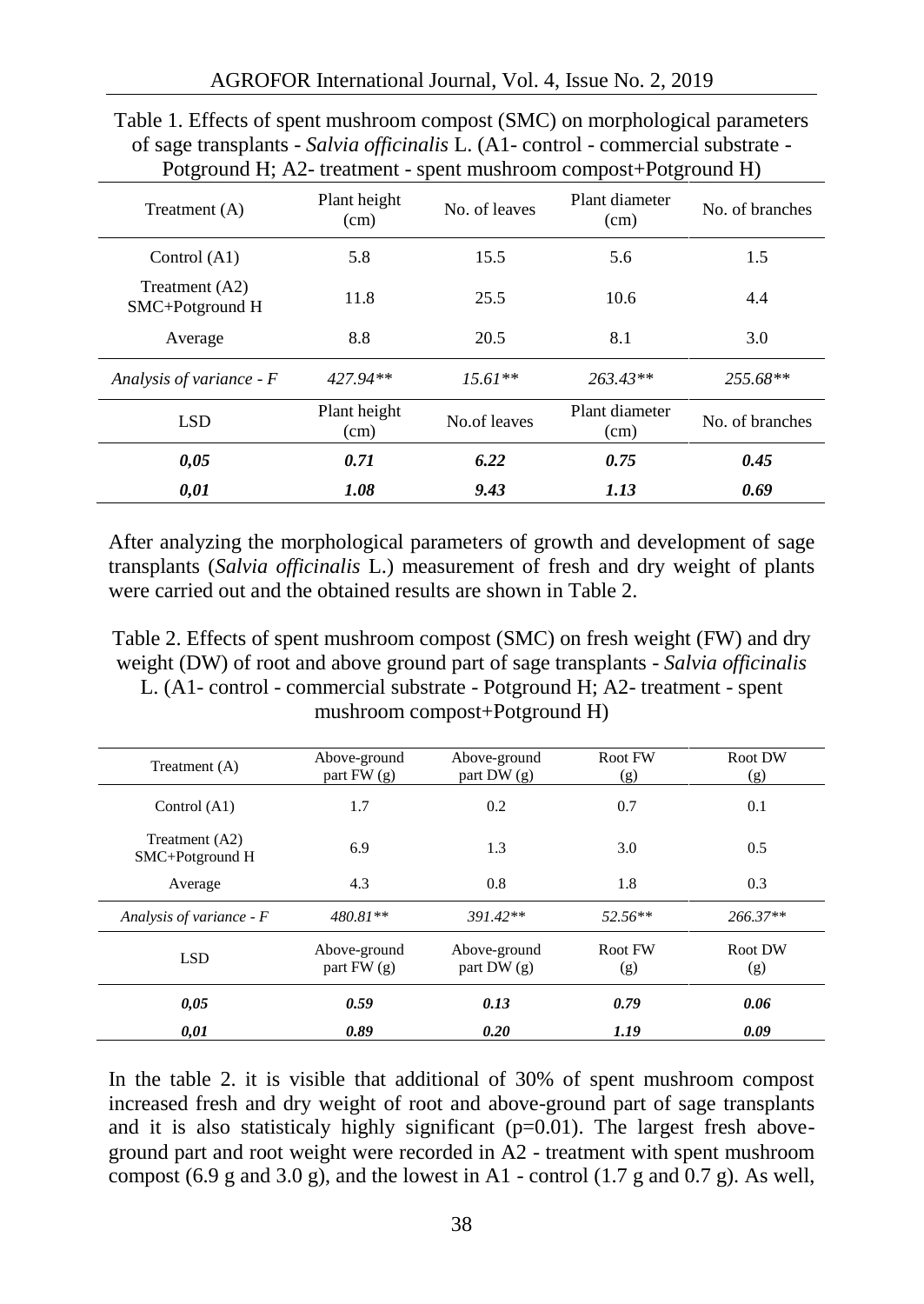dry above-ground part and root weight were more in A2 (1.3 g and 0.5 g) and less in A1 (0.2 g and 0.1 g). All of the recorded parameters of growth and development were influenced by treatment, with greater plant height, plant diameter, number of branches, fresh and dry above-ground and root weight of the plants growing in alternative substrates (photo 3. and photo 4.)



Photo 3. Treatment and control sage transplants

Photo 4. Treatment and control sage transplants at the end of experiment

Numerous researchers confirm that disused mushroom compost can be used as substrate for successful cultivation of many crops (Dubsky and Sramek 2009; Vukobratović, 2008; Polat *et al.,* 2009; Gonani *et al.,* 2011). Lemaire *et al.* (1985) reported that the used mushroom compost can not be used alone due to weak water permeability, high salinity and neutral pH which is not suitable for all horticultural plants. Çelikel and Çağlar (1997) reported that higher yield and earliness for tomato and cucumber growth were found in mixtures of peat and spent mushroom compost (1:1) than for the plants that were grown in a garden soil. In the cultivation of marigold (*Tagetes patula* L.) does not recommend the use of spent mushroom compost in an amount greater than 50% relative to the amount of commercial substrates, due to the impossibility of controlling the substrate and the low salinity water capacity (Young *et al.* 2002). Spent mushroom substrate of oyster mushroom and button mushroom compost are good sources of biofertilizer as they influence the growth of *Capsicum annuum* positively. These not only affect the growth but also affect the physiochemical properties (Roy *et al.*, 2015). According to Zeljković *et al.* (2015) the application of spent mushroom compost can be used in the production of anise *Pimpinella anisum* L. as a supplement to commercial substrate caused an increase number of leaves and plant hight more than 50% compared with control. Also, spent mushroom compost can be used in the production of *Pelargonium peltatum* L. and *Petunia hybrida* Juss. transplants because of a positive impact on the growth and development of roots and above ground parts (Zeljković *et al*., 2015a). Ahlawat *et al*. (2010) confirmed that the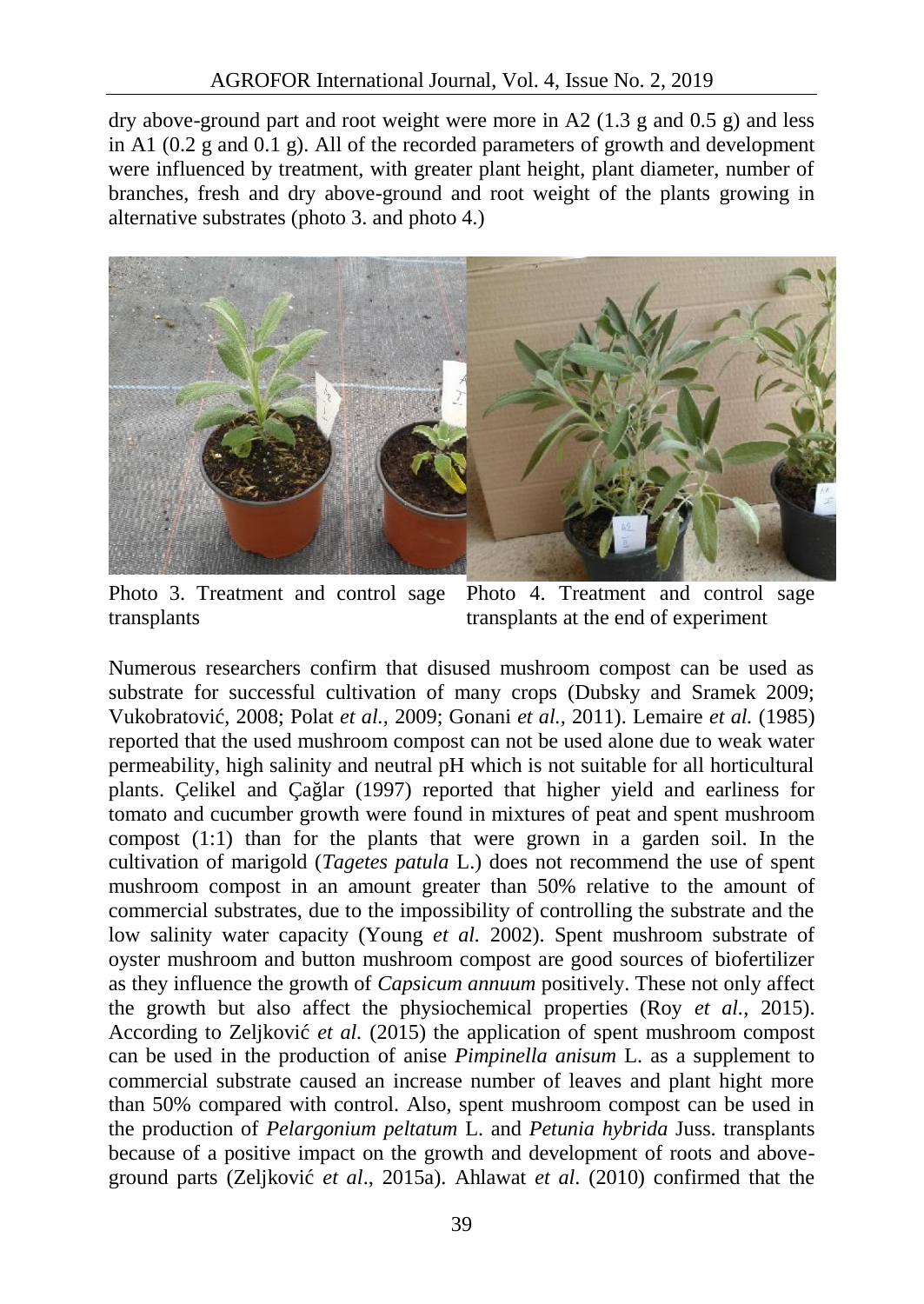spent mushroom compost and its associated microflora can be used in bioremediation of fungicides. Application of spent mushroom compost in the production of geraniums *Pelargonium peltatum* L. und *Pelargonium zonale* L. positively influenced growth and development of morphological parameters and the fresh and dry weight of roots and above-ground parts of treated plants compared to non-tretated plants during two growing seasons (Para ikovi *et al.,* 2017).

### **CONCLUSION**

This study confirmed that the spent mushroom compost can be used in the production of *Sage officinalis* L. transplants as a supplement to commercial substrate in the amount of 30%. Efficient use of spent mushroom compost is reflected in an increase in the average measured value of morphological parameters of growth and development and the increase in fresh and dry weight of above ground parts or root relative to the average value of control plants. In some measured parameters values of treatments are bigger two or three times then a values obtained in control which is more then 100% increased by spent mushroom application. From the above results, it can be concluded that spent mushroom compost of button mushroom (*Agaricus bisporus*) are good sources in the preparation of alternative substrates in the production of sage transplants. Reducing the mushroom waste and re-using the spent mushroom compost as a component of growing media was the main objective of many studies. The use of spent mushroom compost as an additive to growing media not only would be economically advantageous but also, field inventories of the waste byproduct and minimize the contamination of ground-water (Gonani *et al.,* 2011).

#### **REFERENCES**

- Ahlawat O.P., Pardeep G., Satish K., Sharma D.K. (2010). Bioremediation of fungicides by spent mushroom substrate and its associated microflora. Indian J. Microbiology. 50(4): 390-395.
- Çelikel G., Çaglar G. (1997). The effects of re-using different substrates on the yield and earliness of cucumber on autumn growing period. I International Symposium on Cucurbits. Acta Horticulturae. 492: 259-264.
- Crecchio C., Curci M., Mininni R., Ricciuti P., Ruggiero P. (2001). Short term effects of municipal solid waste compost amendments on soil carbon and nitrogen content, some enzyme activities and genetic diversity. Biology and Fertility of Soils. 34: 311–318.
- Debosz K., Petersen S.O., Kure L.K., Ambus P. (2002). Evaluating effects of sewage sludge and household compost on soil physical, chemical and microbiological properties. Applied Soil Ecology. 19: 237–248.
- Dubsky M., Sramek F. (2009). Substrates with mineral components for growing woody plants. Acta Horticulturae. 819: 243-248.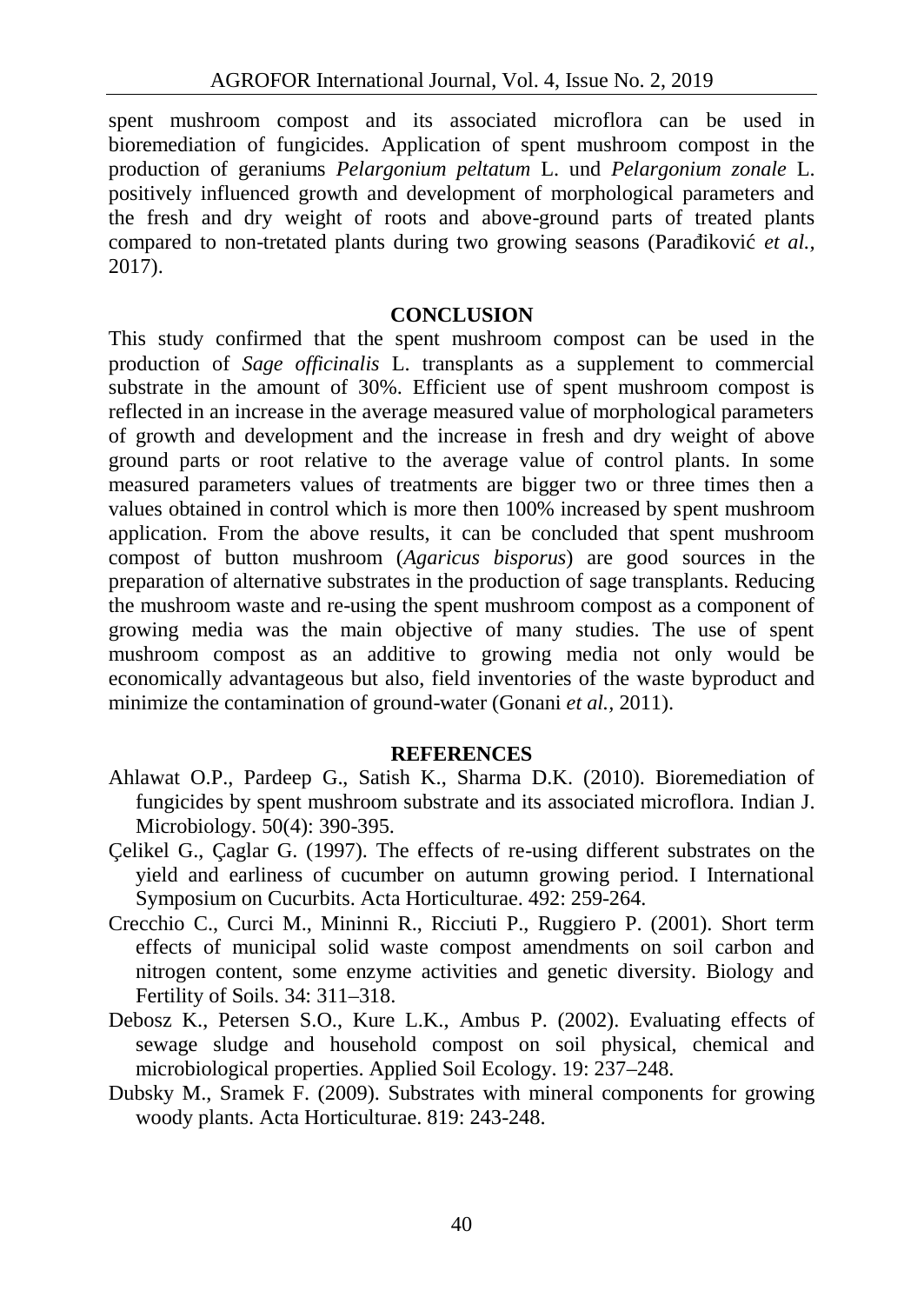- Gonani Z., Riahi H., Sharifi K. (2011). Impact of using leached spent mushroom compost as a partial growing media for horticultural plants. Journal of Plant Nutrition. 34(3): 337-344.
- Lau K.L., Tsang Y.Y., Chiu S.W. (2003). Use of spent mushroom compost to bioremediate PAH-contaminated samples. Chemosphere. 52: 1539–1546.
- Lemaire F., Dartigues A., Riviere L.M. (1985). Properties of substrate made with spent mushroom compost. Acta Horticulturae. 172: 13–29.
- Nair J., Sekiozoic V., Anda M. (2005). Effect of pre-composting on vermicomposting of kitchen waste. Bioresource Technology. 97: 2091–2095.
- Özgüven A.I. (1998). The opportunities of using mushroom compost waste in strawberry growing. Turk. J. Agric. For. 22: 601-607.
- Para ikovi N., Šušak U., Zeljkovi S., Tkalec M. (2017). Altenative substrate use in geranium transplants production (*Pelargonium pelatatum* L. and *Pelargonium zonale* L.). Journal of Agriculture Food and Development. 3:16- 20. doi: http://dx.doi.org/10.30635/2415-0142.2017.03.3
- Philippoussis A., Zervakis G.I., Diamantpoulou P., Papadopoulou K, Ehaliotis C. (2004). Use of spent mushroom compost as a substrate for plant growth and against plant infections caused by *Phytophthora*. Mushroom Science. 16: 579– 584.
- Polat E., Uzun I.H., Topçuo lu B., Önal K., Onus N.A., Karaca M. (2009). Effects of spent mushroom compost on quality and productivity of cucumber (*Cucumis sativus* L.) grown in greenhouses. African Journal of Biotechnology. 8(2): 176- 180.
- Riahi H., Afagh H.V., Sheidai M. (1998). The first report of spent mushroom compost (SMC) leaching from Iran. Acta Horticulturae. 469: 473–480*.*
- Riahi H., Arab A. (2004). Spent mushroom compost as an alternative for casing soil. Mushroom Science. 16: 585–589.
- Riahi H., Azizi A. (2006). Leached SMC as a component and replacementfor peat in casing soil and increasing dry matter in mushrooms. In:Proceedings of 2nd International Spent Mushroom Substrate Symposium. 41–46.
- Roy S., Barman S., Chakraborty U., Chakraborty B. (2015). Evaluation of spent mushroom substrate as biofertilizer for growth improvement of *Capsicum annuum* L. Journal of Applied Biology & Biotechnology. 3(03): 022-027.
- Rupert D.R. (1994). Use of SMS in stabilizing disturbed and commercial sites. Compost Science and Utilization. 3: 80–83.
- Zeljkovi S., Para ikovi N., Šušak U., Tkalec M. (2015). Effects of substrate on growth and development of anise seedlings (*Pimpinella anisum* L.). Book of Proceedings. Scientific conference "Challenges in Modern Agricultural Production", Skopje, Republic of Macedonia: 35-39.
- Zeljkovi S., Para ikovi N., Šušak U., Tkalec M. (2015a). Use of spent mushroom substrate for growing geranium (*Pelargonium peltatum* L.) and surfinia (*Petunia hybrida* Juss.) seedlings. Book of proceedings. Sixth International Scientific Agricultural Symposium "Agrosym 2015". Jahorina: 109-114.